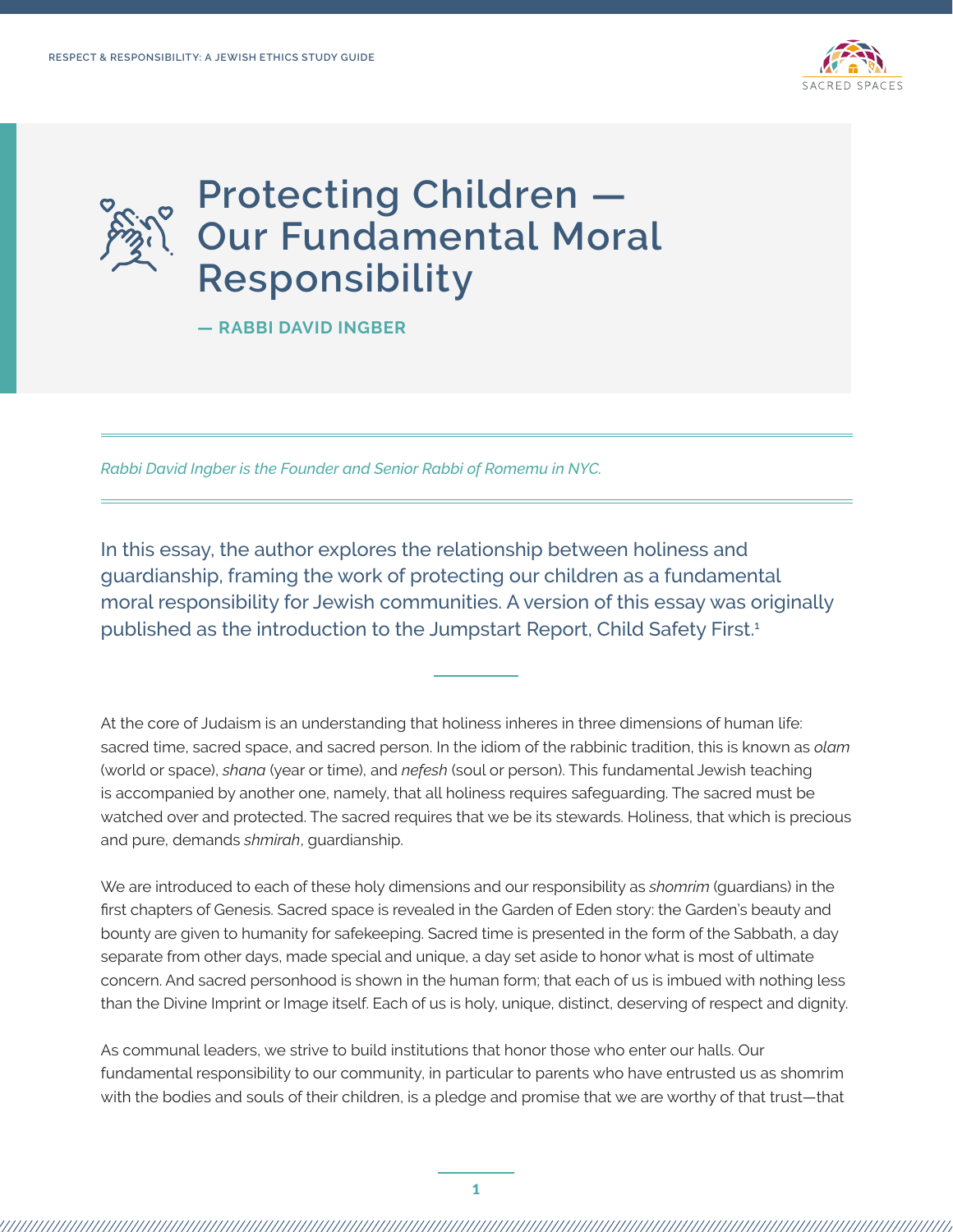

we are worthy shomrim, that we know how to make our spaces sacred and safe. Sacred space, sacred time, and sacred human beings require sacred protection.

When Cain murdered his own brother Abel, the Torah records his incredulous question.

השמר אחי אנכי? Ha'shomer akhi anokhi? Am I my brother's guardian?

Cain's question resounds through time and space, as we have repeatedly failed as a species to be shomrim, to watch over and protect one another, and most tragically, the most innocent and the most vulnerable among us, our children.

Imagine a world where children are safe, where they never need to fear physical or sexual abuse, where they mature and grow in Jewish institutions that put child safety at the top of their priorities, taking responsibility for each child's physical and emotional well-being. Together, let us build a community which ensures that our children are protected in our own institutions. The time has come for us to answer Cain's cynical and rhetorical question with our own clear call: Yes. We are shomrim for one another. Yes. Each child is as important as my child and each one is my responsibility.

Childhood is meant to be a time of growth and safety. The organizations who care for our children are supposed to be spaces of healthy community and ethical behavior. Children themselves deserve to be free, secure, and confident people as they mature into strong and caring adults. The holiness of that time, those places, and the souls of the next generation are ours to protect. Such protection requires more than just words and public commitments, but action — mandating training, developing or enhancing our safeguarding policies, and facilitating continuing dialogue, so that this *shmirah* is prioritized at every level of our organization. Together, we must serve as true *shomrim*, watching over and protecting our children.